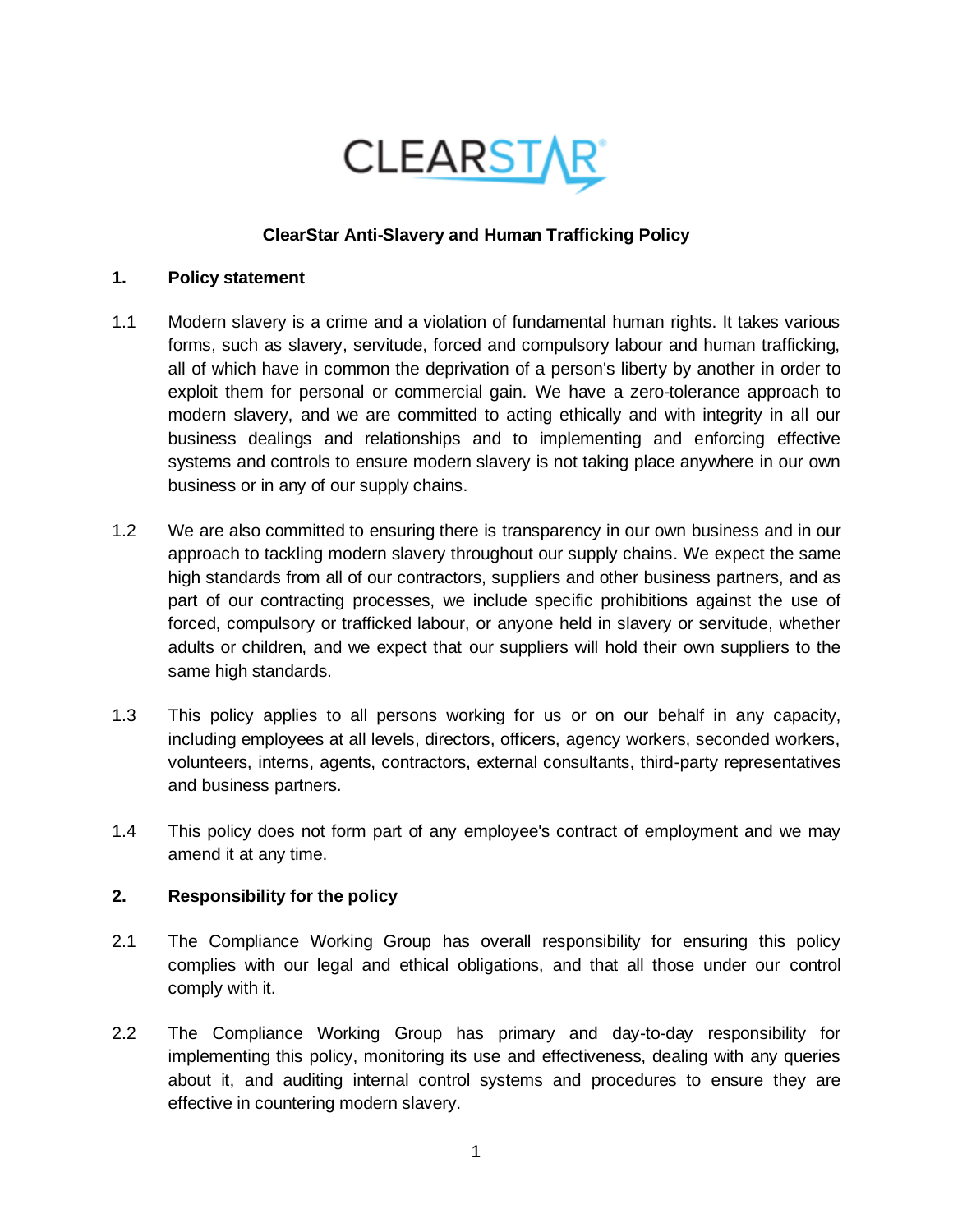- 2.3 Management at all levels are responsible for ensuring those reporting to them understand and comply with this policy and are given adequate and regular training on it and the issue of modern slavery in supply chains.
- 2.4 You are invited to comment on this policy and suggest ways in which it might be improved. Comments, suggestions and queries are encouraged and should be addressed to the HR Department.

#### **3. Compliance with the policy**

- 3.1 You must ensure that you read, understand and comply with this policy.
- 3.2 The prevention, detection and reporting of modern slavery in any part of our business or supply chains is the responsibility of all those working for us or under our control. You are required to avoid any activity that might lead to, or suggest, a breach of this policy.
- 3.3 You must notify your manager or HR department as soon as possible if you believe or suspect that a conflict with this policy has occurred or may occur in the future.
- 3.4 You are encouraged to raise concerns about any issue or suspicion of modern slavery in any parts of our business or supply chains of any supplier tier at the earliest possible stage.
- 3.5 If you believe or suspect a breach of this policy has occurred or that it may occur you must notify your manager or report it in accordance with our Whistleblowing Policy as soon as possible.
- 3.6 If you are unsure about whether a particular act, the treatment of workers more generally, or their working conditions within any tier of our supply chains constitutes any of the various forms of modern slavery, raise it with your manager or through the confidential helpline.
- 3.7 We aim to encourage openness and will support anyone who raises genuine concerns in good faith under this policy, even if they turn out to be mistaken. We are committed to ensuring no one suffers any detrimental treatment as a result of reporting in good faith their suspicion that modern slavery of whatever form is or may be taking place in any part of our own business or in any of our supply chains. Detrimental treatment includes dismissal, disciplinary action, threats or other unfavourable treatment connected with raising a concern. If you believe that you have suffered any such treatment, you should inform the compliance manager immediately. If the matter is not remedied, and you are an employee, you should raise it formally using our Grievance Procedure, which can be found at the intranet.